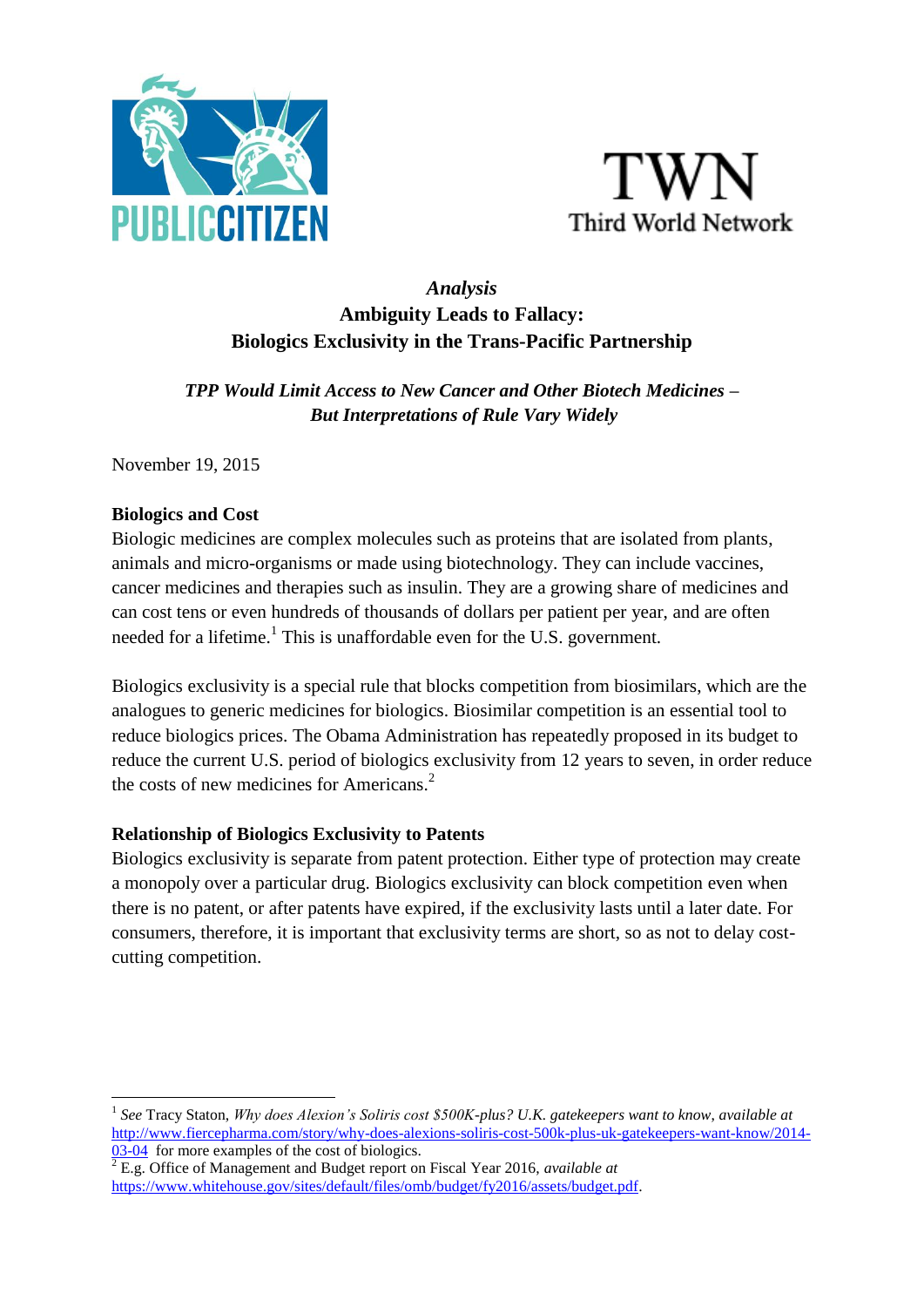# **TPP Exclusivity Term: 5 Year Mandatory Minimum (and mechanisms for further pressure measures)**

The Trans-Pacific Partnership (TPP) requires countries to implement one of two options. Countries can either:

- a) Give  $\frac{8 \text{ years}}{8 \text{ years}}$  of market exclusivity<sup>3</sup> counting from the date the biologic is approved in the country concerned<sup>4</sup>, or
- b) Give **5 years** of market exclusivity<sup>5</sup> counting from the date the biologic is approved in the country concerned<sup>6</sup> and other measures to deliver a comparable market outcome.<sup>7</sup>

A number of TPP governments have already stated that provision (b) does not require them to change their existing systems of 5 years of biologic exclusivity.<sup>8</sup> While these countries have stated that they will not go beyond their current levels of biologic exclusivity protection, it remains to be seen if they can maintain that position in the certification process required under the U.S. Fast Track law, where the U.S. has in the past asked countries for stronger intellectual property (IP) protection (including on medicines) than the U.S. free trade agreement (FTA) text requires $\degree$  and required countries to reduce the effectiveness of their exceptions to  $IP^{10}$ .

Indeed, since the initial publication of this analysis, policymakers in TPP countries have already come out with conflicting statements regarding biologics exclusivity obligations embodied in this provision. See Appendix I for more information.

# **Applicability: Biologics Definition**

This exclusivity must be provided for medicines that treat or cure human diseases or conditions or prevent them (e.g. vaccines) if they are proteins which are made using a biotechnology process.<sup>11</sup> The majority of biologics are proteins<sup>12</sup>, and so defining biologic to include proteins (most vaccines and blood products) excludes few products. 'Biotechnology

 $\overline{a}$ 

 $3$  Of the type in Article 18.52.1(a)

Article  $18.52.1(a)$ 

 $5$  Of the type in Article 18.52.1(b)

 $6$  See explanation for option a) and Peru has the same exception here.

<sup>7</sup> Article 18.52.1(b)

<sup>8</sup> E.g. Australia: [http://dfat.gov.au/trade/agreements/tpp/outcomes-documents/Pages/outcomes-biologics.aspx;](http://dfat.gov.au/trade/agreements/tpp/outcomes-documents/Pages/outcomes-biologics.aspx) Chile: [https://ustr.gov/about-us/policy-offices/press-office/speechestranscripts/2015/october/transcript-trans](https://ustr.gov/about-us/policy-offices/press-office/speechestranscripts/2015/october/transcript-trans-pacific)[pacific;](https://ustr.gov/about-us/policy-offices/press-office/speechestranscripts/2015/october/transcript-trans-pacific) New Zealand: [http://tpp.mfat.govt.nz/assets/docs/TPP\\_factsheet\\_Intellectual-Property.PDF](http://tpp.mfat.govt.nz/assets/docs/TPP_factsheet_Intellectual-Property.PDF) ; Singapore: [https://www.politicopro.com/trade/story/2015/10/pro-trade-tppbiologics-behsudi-059493.](https://www.politicopro.com/trade/story/2015/10/pro-trade-tppbiologics-behsudi-059493)

<sup>9</sup> Jane Kelsey, Sanya Reid Smith, *Q&A on the US Legal Requirement For "Certification" of Trade Partners' Compliance Before an Agreement Like the TPPA Goes into Effect*, Third World Network (Aug 2014), *available at* [http://tppnocertification.org/wp-content/uploads/2014/08/Certification-memorandum.pdf.](http://tppnocertification.org/wp-content/uploads/2014/08/Certification-memorandum.pdf)

<sup>10</sup> E.g. *How the US Forced Australia to Rewrite Aspects of Its Copyright Law during Certification of Compliance with the AUFTA*, TPP: No Certification, *available at* [http://tppnocertification.org/australias](http://tppnocertification.org/australias-experience/)[experience/.](http://tppnocertification.org/australias-experience/)

 $11$  Article 18.52.2

<sup>12</sup>Jinyou Zhang*, Mammalian Cell Culture for Biopharmaceutical Product* (Jan 2010), *available at* [http://www.researchgate.net/profile/Jinyou\\_Zhang2/publication/225033892\\_Mammalian\\_Cell\\_Culture\\_for\\_Bio](http://www.researchgate.net/profile/Jinyou_Zhang2/publication/225033892_Mammalian_Cell_Culture_for_Biopharmaceutical_Production/links/0fcfd4fbcfaf09b585000000.pdf) [pharmaceutical\\_Production/links/0fcfd4fbcfaf09b585000000.pdf.](http://www.researchgate.net/profile/Jinyou_Zhang2/publication/225033892_Mammalian_Cell_Culture_for_Biopharmaceutical_Production/links/0fcfd4fbcfaf09b585000000.pdf)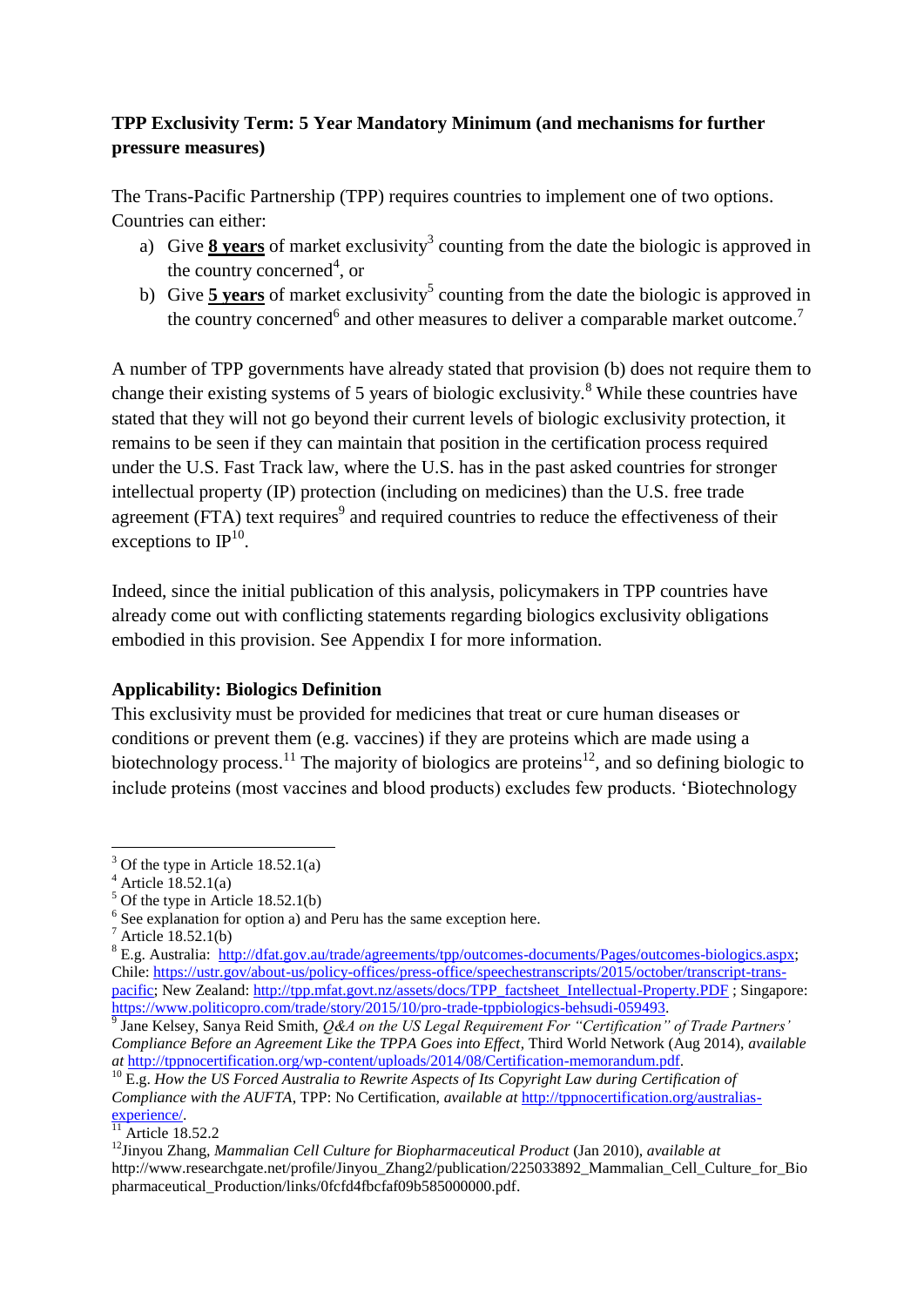process' can be defined in national  $law<sup>13</sup>$ , which allows it to be updated as the science changes.

### **TPP Commission Review**

Whichever option a TPP country implements, the text includes plans for a "TPP Commission" review of the length of the exclusivity period and what types of products receive it.<sup>14</sup> This review could result in more pharmaceutical products receiving longer monopoly protections through biologic exclusivity.

# **Exceptions to Protect Public Health**

The exceptions for health<sup>15</sup> for all TPP countries are those listed in 18.50.3.

Public Citizen, Third World Network and other observers including Professor Carlos Correa<sup>16</sup> have suggested expanded language to provide a clear operational path for health exceptions to marketing exclusivity. The actual provision does not provide very specific guidance. Nevertheless, it does reference all TPP exclusivity provisions. This should mean Parties may provide health exceptions to marketing exclusivity for biologics.

Chile has preserved the health and other exceptions<sup>17</sup> in its law, which Chile can use to override biologics exclusivity.<sup>18</sup>

In addition, past USFTAs have not allowed the health exception in the general exceptions chapter to apply to the IP chapter, [https://ustr.gov/trade-agreements/free-trade-agreements.](https://ustr.gov/trade-agreements/free-trade-agreements) The Malaysian government's summary of the TPP notes that there is a health exception for the goods and services chapters, but does not mention it applying to the IP chapter, [http://fta.miti.gov.my/miti-fta/resources/Summary\\_of\\_The\\_Trans-](http://fta.miti.gov.my/miti-fta/resources/Summary_of_The_Trans-Pacific_Partnership_Agreement.pdf)[Pacific\\_Partnership\\_Agreement.pdf.](http://fta.miti.gov.my/miti-fta/resources/Summary_of_The_Trans-Pacific_Partnership_Agreement.pdf) Furthermore [http://fta.miti.gov.my/miti-](http://fta.miti.gov.my/miti-fta/resources/Summary_of_The_Trans-Pacific_Partnership_Agreement.pdf)

**<sup>.</sup>**  $13$  In the leaked chapter of the IP chapter (see footnote 64, leaked chapter is available at [https://wikileaks.org/tpp-ip3/.\)](https://wikileaks.org/tpp-ip3/), there was a drafter's note clarifying that "the Parties understand that each Party may determine the meaning of biotechnology processes in its legal system and practice." This footnote disappeared in the final text but Parties still keep the flexibly and freedom to determine the meaning of biotechnology processes in their legal system and practice.

 $^{14}$  Article 18.52.3

<sup>&</sup>lt;sup>15</sup> Although Article 18.6 has Understandings Regarding Certain Public Health Measures, concerns have been raised about the effectiveness of similar wording in previous leaked versions of this chapter, e.g. [http://www.unitaid.eu/images/marketdynamics/publications/TPPA-Report\\_Final.pdf.](http://www.unitaid.eu/images/marketdynamics/publications/TPPA-Report_Final.pdf) 

[fta/resources/Summary\\_of\\_The\\_Trans-Pacific\\_Partnership\\_Agreement.pdf](http://fta.miti.gov.my/miti-fta/resources/Summary_of_The_Trans-Pacific_Partnership_Agreement.pdf) indicates that the TPP's health exceptions will use the wording from World Trade Organization (WTO) rules which has been so difficult to use that those general exceptions have only succeeded once out of 44 attempts in the history of the WTO, [http://www.citizen.org/documents/general-exception.pdf.](http://www.citizen.org/documents/general-exception.pdf)

<sup>16</sup> "…this language has little or no practical effect. It would not limit in any manner the obligations imposed by the agreement. The referred to Declaration only confirms the flexibilities allowed by the TRIPS Agreement in relation to public health matters (such as compulsory licenses and parallel imports), but it is unlikely to provide a sufficient legal basis to derogate from the obligations established by the TPP", Carlos M. Correa. Intellectual Property in the Trans-Pacific Partnership: Increasing the Barriers for the Access to Affordable Medicines. South Centre Research Paper No. 62, September, 2015, [http://www.southcentre.int/research-paper-62-september-](http://www.southcentre.int/research-paper-62-september-2015/)[2015/.](http://www.southcentre.int/research-paper-62-september-2015/)

 $\frac{17}{17}$  For example, in addition to health, for non-commercial public use, national emergency, other circumstances of extreme urgency declared by the competent authority and national security, termination of the exclusivity is allowed. Compulsory licences, anticompetitive practices by the originator company, failure to commercialise it in Chile for more than 12 months after getting marketing approval in Chile etc result in the protection under this paragraph not applying, [http://www.wipo.int/wipolex/en/text.jsp?file\\_id=270135,](http://www.wipo.int/wipolex/en/text.jsp?file_id=270135)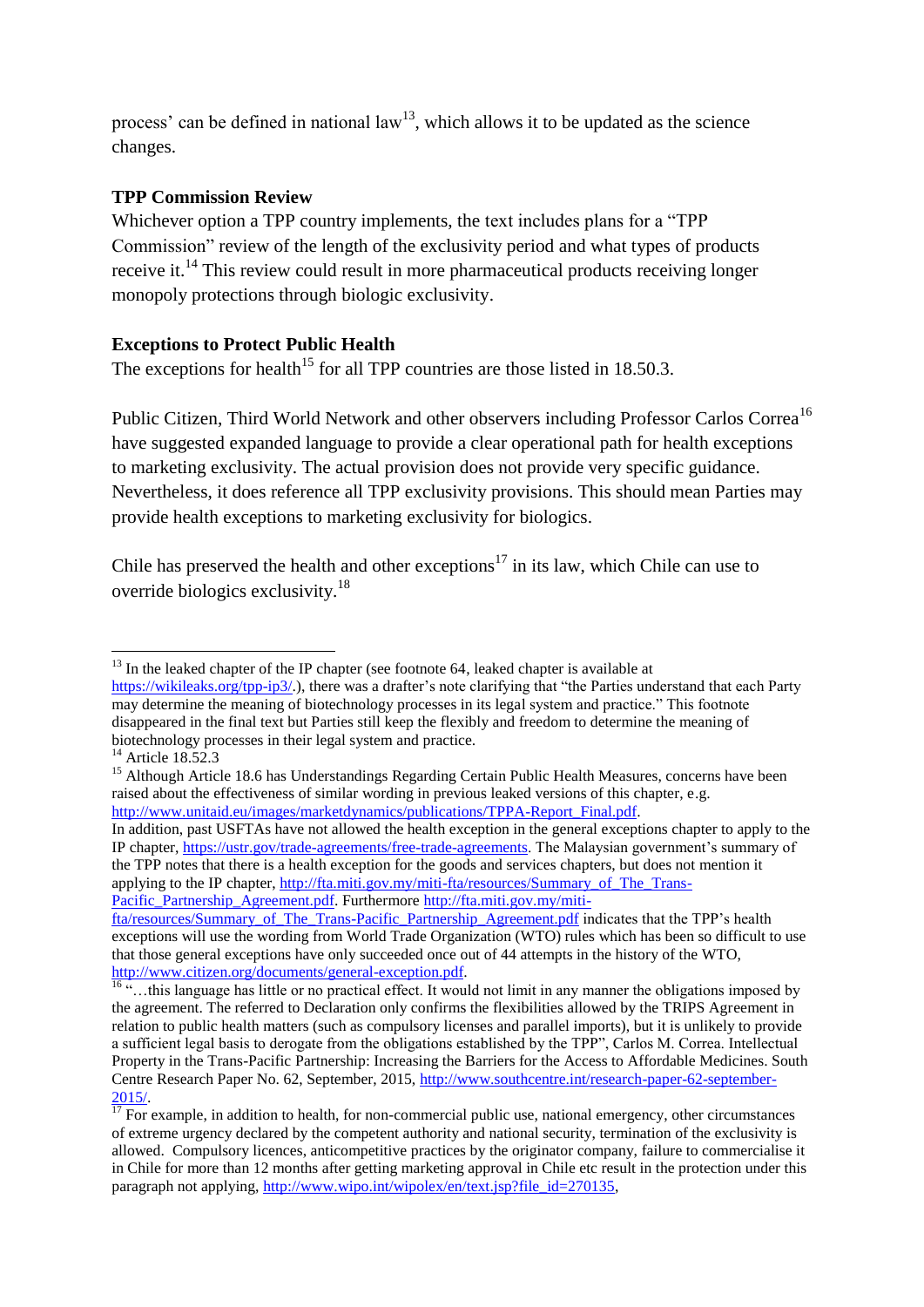#### **Concurrent Period**

Peru's Annex incorporates the concurrent period concept from the May 10 Agreement<sup>19</sup> and U.S.-Peru FTA. Peru<sup>20</sup> has the option of starting the exclusivity clock from the date of U.S. marketing approval (or first approval in another TPP Party), rather than from the date of marketing approval in Peru. This applies, however, only so long as Peru approves a product within 6 months of the date an application is filed with the Peruvian authorities. In practical terms, this can shorten the exclusivity period in Peru if the originator takes a long time to apply for marketing approval in Peru, and may lead to early market entry for pharmaceutical products by providing disincentive to companies that may otherwise choose to delay regulatory submissions.<sup>21</sup>

Other TPP countries which also rely on marketing approval in other countries do not have this exception. This is one way TPP fails to live up to the May 10 standard for other developing countries.

#### **Access Window**

Malaysia can require that the originator apply for marketing approval in Malaysia within 18 months of first getting marketing approval anywhere in the world, or otherwise forfeit biologic exclusivity under Article  $18.52.1<sup>22</sup>$  This is to incentivise originator companies to bring their new medicines to countries with small populations quickly<sup>23</sup>.

<sup>20</sup>U.S-Peru Trade Promotion Agreement Intellectual Property Chapter, *available at*[https://ustr.gov/sites/default/files/uploads/Countries%20Regions/africa/agreements/pdfs/FTAs/peru/16%20IP](https://exg6.exghost.com/owa/redir.aspx?SURL=6qeelH8wFXUqJLDN906je_S0SFkQX7E7xDu5cUYvZCXDuokmCvHSCGgAdAB0AHAAcwA6AC8ALwB1AHMAdAByAC4AZwBvAHYALwBzAGkAdABlAHMALwBkAGUAZgBhAHUAbAB0AC8AZgBpAGwAZQBzAC8AdQBwAGwAbwBhAGQAcwAvAEMAbwB1AG4AdAByAGkAZQBzACUAMgAwAFIAZQBnAGkAbwBuAHMALwBhAGYAcgBpAGMAYQAvAGEAZwByAGUAZQBtAGUAbgB0AHMALwBwAGQAZgBzAC8ARgBUAEEAcwAvAHAAZQByAHUALwAxADYAJQAyADAASQBQAFIAJQAyADAATABlAGcAYQBsAC4ASgB1AG4AZQAlADIAMAAwADcALgBwAGQAZgA.&URL=https%3a%2f%2fustr.gov%2fsites%2fdefault%2ffiles%2fuploads%2fCountries%2520Regions%2fafrica%2fagreements%2fpdfs%2fFTAs%2fperu%2f16%2520IPR%2520Legal.June%252007.pdf) [R%20Legal.June%2007.pdf.](https://exg6.exghost.com/owa/redir.aspx?SURL=6qeelH8wFXUqJLDN906je_S0SFkQX7E7xDu5cUYvZCXDuokmCvHSCGgAdAB0AHAAcwA6AC8ALwB1AHMAdAByAC4AZwBvAHYALwBzAGkAdABlAHMALwBkAGUAZgBhAHUAbAB0AC8AZgBpAGwAZQBzAC8AdQBwAGwAbwBhAGQAcwAvAEMAbwB1AG4AdAByAGkAZQBzACUAMgAwAFIAZQBnAGkAbwBuAHMALwBhAGYAcgBpAGMAYQAvAGEAZwByAGUAZQBtAGUAbgB0AHMALwBwAGQAZgBzAC8ARgBUAEEAcwAvAHAAZQByAHUALwAxADYAJQAyADAASQBQAFIAJQAyADAATABlAGcAYQBsAC4ASgB1AG4AZQAlADIAMAAwADcALgBwAGQAZgA.&URL=https%3a%2f%2fustr.gov%2fsites%2fdefault%2ffiles%2fuploads%2fCountries%2520Regions%2fafrica%2fagreements%2fpdfs%2fFTAs%2fperu%2f16%2520IPR%2520Legal.June%252007.pdf)

<sup>1</sup> http://www.ifpma.org/fileadmin/content/Publication/IFPMA\_2011\_Data\_Exclusivity\_En\_Web.pdf, [http://www.wipo.int/wipolex/en/text.jsp?file\\_id=338935.](http://www.wipo.int/wipolex/en/text.jsp?file_id=338935)

 $18$  Annex 18-B Chile

<sup>&</sup>lt;sup>19</sup> See e.g. "A New Trade Policy for America," summary by U.S. House Ways and Means Committee, May 11, 2007, *available at*[http://www.bilaterals.org/IMG/pdf/07\\_05\\_10\\_New\\_Trade\\_Policy\\_Outline.pdf.](https://exg6.exghost.com/owa/redir.aspx?SURL=x333IqEv5ZMl5jWaFwncCRjTzgxbaHPrNo3oXqrfIcLDuokmCvHSCGgAdAB0AHAAOgAvAC8AdwB3AHcALgBiAGkAbABhAHQAZQByAGEAbABzAC4AbwByAGcALwBJAE0ARwAvAHAAZABmAC8AMAA3AF8AMAA1AF8AMQAwAF8ATgBlAHcAXwBUAHIAYQBkAGUAXwBQAG8AbABpAGMAeQBfAE8AdQB0AGwAaQBuAGUALgBwAGQAZgA.&URL=http%3a%2f%2fwww.bilaterals.org%2fIMG%2fpdf%2f07_05_10_New_Trade_Policy_Outline.pdf)

 $\frac{21}{21}$  Submission lag of information considered in marketing approval processes can be a serious concern for developing countries. For more information on submission lag, see Public Citizen's report, "Biologics & Biosimilars: Additional Exclusivity for Biologic Drugs in the TPP: A Need or Greed?" available at <http://www.citizen.org/documents/public-citizen-report-tpp-biologics-lag-time.pdf>

<sup>&</sup>lt;sup>22</sup> Annex 18-C Malaysia

<sup>&</sup>lt;sup>23</sup> Additional Exclusivity for Biologics Drugs in the TPP: A Need or Greed?, Public Citizen Report, July 2015, *available at*: <http://www.citizen.org/documents/public-citizen-report-tpp-biologics-lag-time.pdf>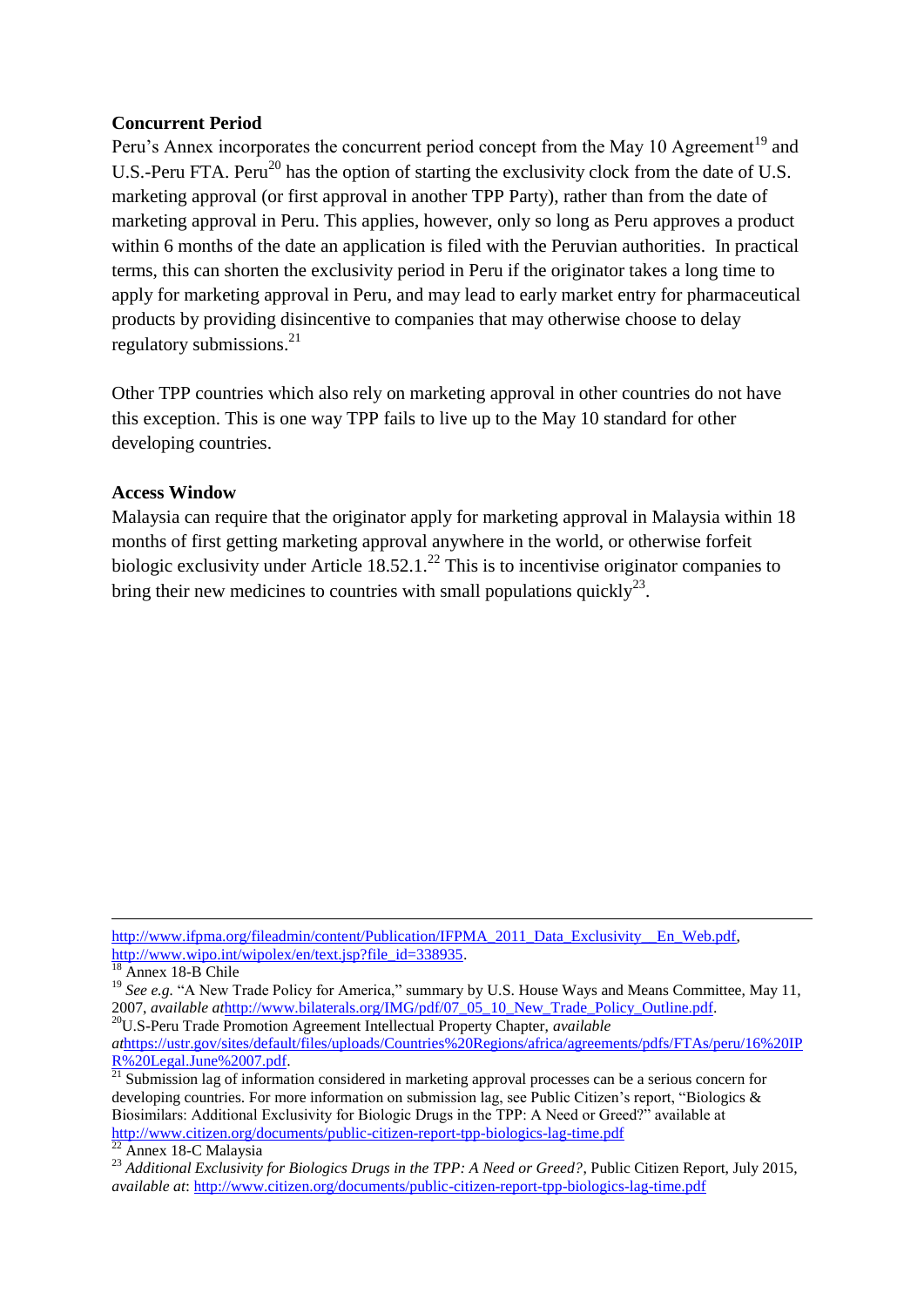#### **Appendix I – Disagreeing Interpretations**

White House spokesman Josh Earnest came out after the official publication of the text arguing that option b for biologics exclusivity "actually puts in place an effective standard of eight years among the TPP-member nations."<sup>24</sup> At a November 10 American University Washington College of Law event on the Trans-Pacific Partnership<sup>25</sup>, USTR Deputy Assistant for the Office of Intellectual Property and Innovation Probir Mehta similarly argued that anyone who interprets option b as requiring only five years of biologics exclusivity is misreading the text of the agreement.

However, senior U.S. Senator and frequent ally of the pharmaceutical industry, Orrin Hatch, disagrees with the Administration position. *Politco* reports<sup>26</sup>: "Five years is ridiculous," Hatch said. "You may or may not get the other three years, and that is about half of what you need."

Australian Trade Minister Andrew Robb has made a number of statements suggesting the Australian government disagrees with the Obama Administration interpretation, including, (referring to Australia's current system of five years exclusivity for biologics) that the TPP would require "not one change to the system"<sup>27</sup> and that "[Australian negotiators] did protect the five-year data protection issue," continuing, "we haven't moved one iota on any of that health area<sup>"28</sup>

New Zealand's sentiment echoes that of Robb. New Zealand Trade Minister Tim Groser stated upon conclusion of negotiations that "[r]egarding data protection for biologic medicines, New Zealand's existing policy settings and practices will be adequate to meet the provisions we have finally agreed on."<sup>29</sup>

*Inside U.S. Trade* reported<sup>30</sup> that at the closing press conference of the Atlanta talks in October, Chilean foreign ministry Director of International Economic Relations Andres Rebolledo stated, "We really think that we have a balanced result." He continued, "We are going to maintain our internal regulation in data protection, and also we are going to keep the regulation we already have in the [U.S.-Chile] free trade agreement."

Malaysia's International Trade and Industry Minister Datuk Seri Mustapa Mohamed has suggested publicly that he also interprets the provision as requiring only 5 years of biologics

<sup>25</sup> Information about the event is available at  $\frac{https://www.wcl.american.edu/secle/fall/2015/20151110.cfm}{https://www.wcl.american.edu/secle/fall/2015/20151110.cfm}$ however, no video or transcript of the event had been posted at the time of preparation of this analysis.

**<sup>.</sup>** <sup>24</sup> Inside U.S. Trade, *Earnest Defends TPP Biologics Outcome, Rejects Hatch's Call For Renegotiation*. (2015, November 11). Retrieved November 12, 2015, from<https://t.co/LVDAf7IKEs>

<sup>26</sup> Palmer, D. (2015, November 6). *Hatch throws pharma roadblock in TPP path*. Politico.

<sup>27</sup> Kelly, J. (2015, November 6). *Robb acknowledges there are still hurdles*. The Australian.

<sup>28</sup> Merhab, B. (2015, November 6). *Fears TPP will put medicines out of reach.* Seven News.

<sup>&</sup>lt;sup>29</sup> TPP delivers significant benefits for NZ. (2015, October 6). Retrieved November 20, 2015, from <http://www.beehive.govt.nz/release/tpp-delivers-significant-benefits-nz>

<sup>30</sup> Schewel, M. & Rainey, R. (2015, October 9). *Australia, Chile Say TPP Biologics Deal Will Not Require Them To Change.* Inside U.S. Trade.